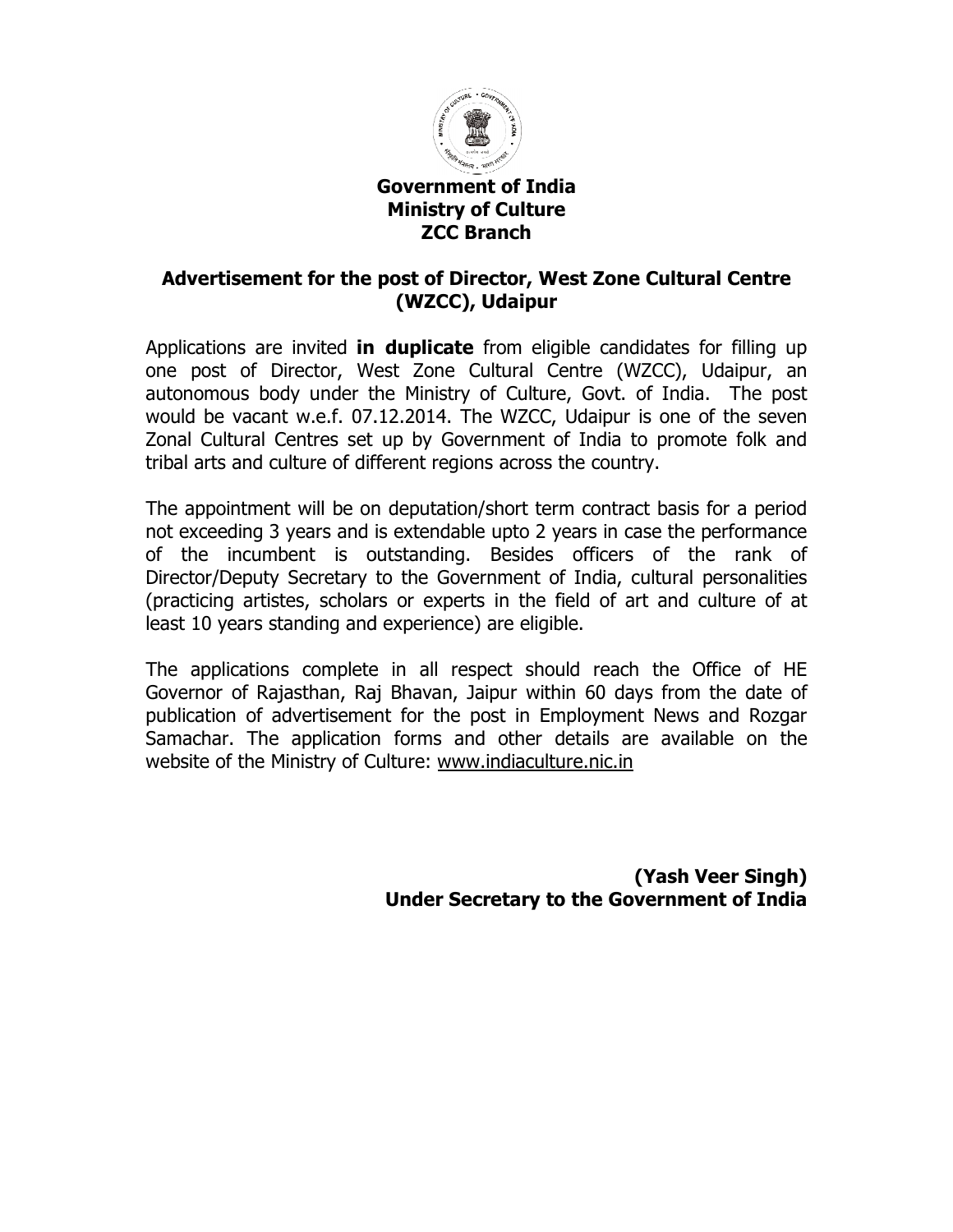# Government of India Ministry of Culture ZCC Branch

### Advertisement for the post of Director, West Zone Cultural Centre (WZCC), Udaipur

Applications are invited, in duplicate, from eligible candidates for filling up one post of Director, West Zone Cultural Centre, Udaipur, an autonomous body under the Ministry of Culture, Govt. of India. WZCC, Udaipur is one of the seven Zonal Cultural Centres set up by Government of India to promote folk and tribal arts and culture of different regions across the country. The eligibility criteria and other details are given below. The format of application and other details are available on the website of Ministry of Culture: www.indiaculture.nic.in

| $\mathbf{1}$   | Name of the post                                                                                              | Director                                                                                                                                                                                                                                                                                                                                                                                                                                                                                                                                                                                                                                                                                                                                                                                                                                                                                                                      |
|----------------|---------------------------------------------------------------------------------------------------------------|-------------------------------------------------------------------------------------------------------------------------------------------------------------------------------------------------------------------------------------------------------------------------------------------------------------------------------------------------------------------------------------------------------------------------------------------------------------------------------------------------------------------------------------------------------------------------------------------------------------------------------------------------------------------------------------------------------------------------------------------------------------------------------------------------------------------------------------------------------------------------------------------------------------------------------|
| $\overline{2}$ | Number of post                                                                                                | One (To be vacant w.e.f. 07.12.2014)                                                                                                                                                                                                                                                                                                                                                                                                                                                                                                                                                                                                                                                                                                                                                                                                                                                                                          |
| $\overline{3}$ | Mode of Recruitment                                                                                           | Deputation/Short Term Contract                                                                                                                                                                                                                                                                                                                                                                                                                                                                                                                                                                                                                                                                                                                                                                                                                                                                                                |
| $\overline{4}$ | Scale of pay/ Grade<br>Pay                                                                                    | Rs.37,400 - 67,000 + GP Rs. 8,700                                                                                                                                                                                                                                                                                                                                                                                                                                                                                                                                                                                                                                                                                                                                                                                                                                                                                             |
| 5              | Age limit for applying<br>(as on the date of<br>publication of<br>advertisement in<br><b>Employment News)</b> | Deputation: Not exceeding 55 years<br>Short Term Contract: Not exceeding 65 years                                                                                                                                                                                                                                                                                                                                                                                                                                                                                                                                                                                                                                                                                                                                                                                                                                             |
| 6              | <b>Eligibility Criteria</b>                                                                                   | <b>For Deputation:</b><br>Officers working in the rank of Director/Deputy Secretary<br>to the Government of India having experience of working<br>in Organizations related to Art & Culture and having<br>proven track record:<br>Holding post on regular basis in the pay scale of<br>i.<br>Rs. 37,400-67,000 + GP Rs.8,700, OR<br>Having 3 years of regular service in the pay scale<br>ii.<br>of Rs. $15,600-39,100 + GP$ Rs.7, 600.<br><b>Short Term Contract:</b><br>Eminent cultural personalities (practicing artistes,<br>L.<br>scholars or experts) in the field of Art & Culture of<br>at least 10 years 'standing and experience;<br>Possessing Bachelor Degree; and<br>ii.<br>Minimum of 3 years' administrative experience in<br>iii.<br>running cultural institution(s).<br>Note: "No candidate shall be eligible for a second<br>tenure for the post of Director in the same Zonal<br><b>Cultural Centre."</b> |
| $\overline{7}$ | Tenure of                                                                                                     | The tenure will be of 3 years which is extendable upto 2                                                                                                                                                                                                                                                                                                                                                                                                                                                                                                                                                                                                                                                                                                                                                                                                                                                                      |
|                | appointment                                                                                                   | years in case of outstanding performance.                                                                                                                                                                                                                                                                                                                                                                                                                                                                                                                                                                                                                                                                                                                                                                                                                                                                                     |
| 8              | <b>Duties</b><br>and<br>Responsibilities                                                                      | To function as the Chief Executive Officer of the<br>i.<br>WZCC.                                                                                                                                                                                                                                                                                                                                                                                                                                                                                                                                                                                                                                                                                                                                                                                                                                                              |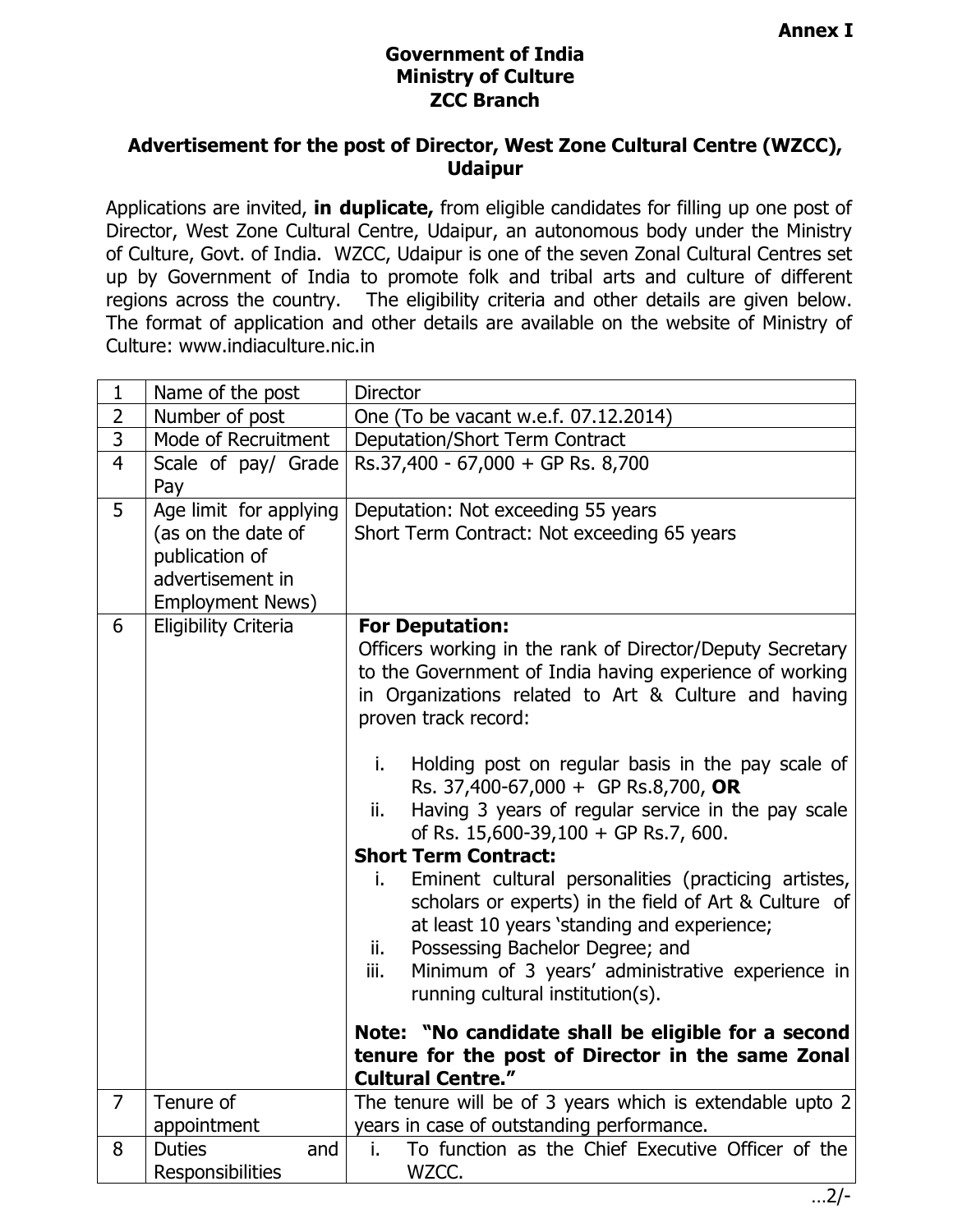|   |                            | To function as the Member Secretary of the<br>ii.         |
|---|----------------------------|-----------------------------------------------------------|
|   |                            | Governing Body and Executive Board.                       |
|   |                            | To act as in charge of overall administration for<br>iii. |
|   |                            | proper management and affairs of the Society.             |
| 9 | Place of duty              | Udaipur, Rajasthan.                                       |
| 1 | Last Date for receipt      | The applications complete in all respect should reach the |
| 0 | of applications in the     | Office of HE Governor of Rajasthan, Raj Bhavan, Jaipur    |
|   | office of His              | within 60 days from the date of publication of            |
|   | <b>Excellency Governor</b> | advertisement for the post in Employment News and         |
|   | of Rajasthan               | Rozgar Samachar. The cultural personalities may forward   |
|   |                            | applications directly, while the departmental<br>their    |
|   |                            | candidates may have their applications forwarded through  |
|   |                            | channel within the prescribed time<br>limit.<br>proper    |
|   |                            | Applications received late shall not be entertained.      |

\*\*\*\*\*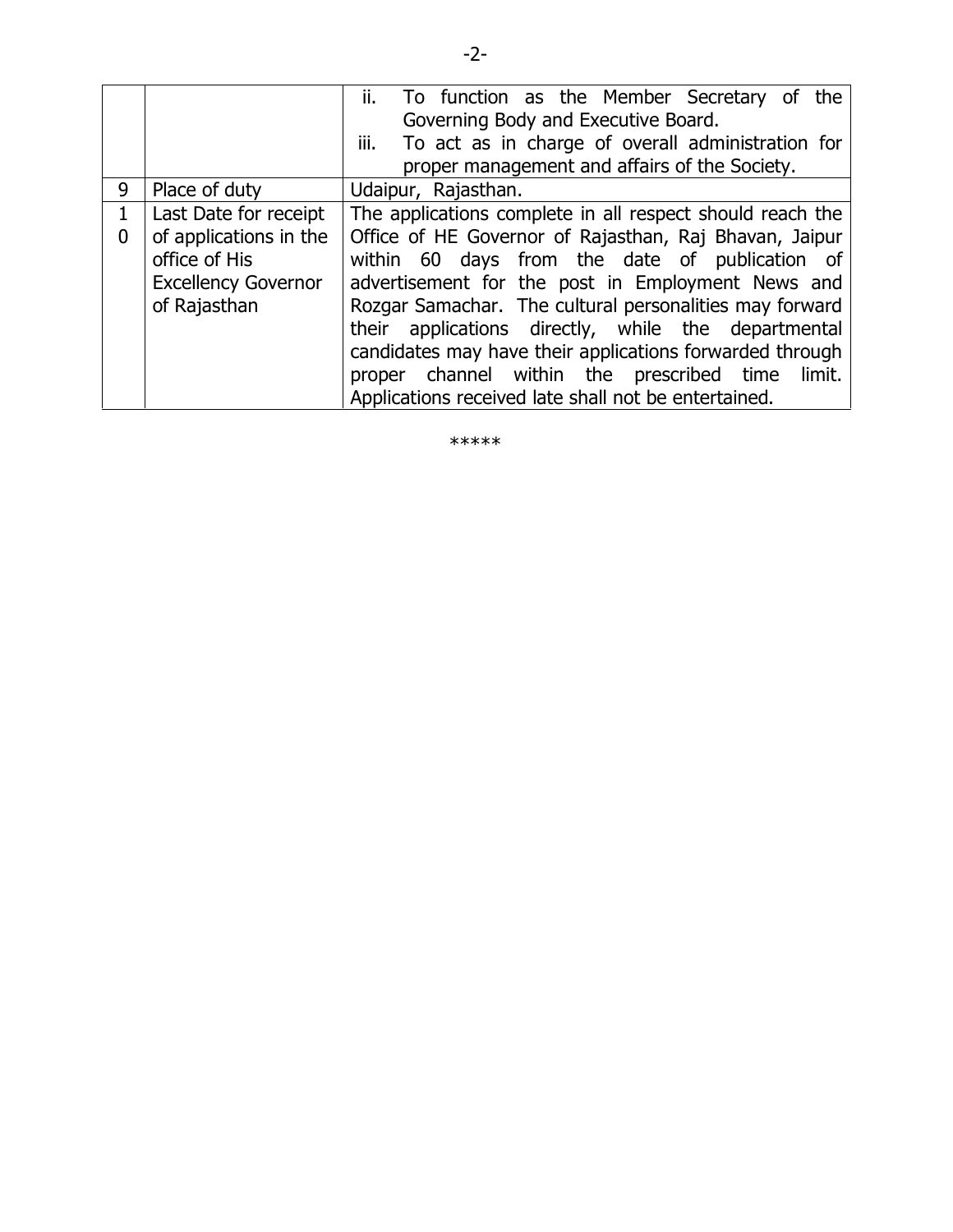## Application for the post of Director, West Zone Cultural Centre (WZCC), Udaipur

| $\mathbf{1}$                          | Name in Block letters                                                                |  |      |                                                                      |           |      |    |          |  |                       |
|---------------------------------------|--------------------------------------------------------------------------------------|--|------|----------------------------------------------------------------------|-----------|------|----|----------|--|-----------------------|
| 2                                     | Address /Tel No./Mobile                                                              |  |      |                                                                      |           |      |    |          |  | Affix recent passport |
|                                       | No./ E-mail ID                                                                       |  |      |                                                                      |           |      |    |          |  | size Photograph duly  |
| 3                                     | Date of Birth (in Christian                                                          |  |      |                                                                      |           |      |    |          |  | attested              |
|                                       | era)                                                                                 |  |      |                                                                      |           |      |    |          |  |                       |
| 4                                     | Age as on the date of                                                                |  |      |                                                                      |           |      |    |          |  |                       |
|                                       | publication of                                                                       |  |      |                                                                      |           |      |    |          |  |                       |
|                                       | advertisement                                                                        |  |      |                                                                      |           |      |    |          |  |                       |
| 5                                     | <b>Educational and other Qualifications</b>                                          |  |      |                                                                      |           |      |    |          |  |                       |
|                                       |                                                                                      |  |      |                                                                      |           |      |    |          |  |                       |
| 6                                     |                                                                                      |  |      | Achievements and experience in case of cultural personalities        |           |      |    |          |  |                       |
|                                       |                                                                                      |  |      |                                                                      |           |      |    |          |  |                       |
| 7                                     |                                                                                      |  |      | Administrative experience in case of cultural personalities          |           |      |    |          |  |                       |
|                                       |                                                                                      |  |      |                                                                      |           |      |    |          |  |                       |
| 8.                                    |                                                                                      |  |      | Details of Employment, in chronological order.                       |           |      |    |          |  |                       |
|                                       | Name of Office                                                                       |  | Post | <b>Nature</b>                                                        | of        | From | To | Scale of |  | Nature of duties      |
|                                       |                                                                                      |  | held | employment <i>i.e.</i>                                               |           |      |    | Pay      |  | performed             |
|                                       |                                                                                      |  |      | Ad-hoc                                                               | <b>or</b> |      |    |          |  |                       |
|                                       |                                                                                      |  |      | temporary                                                            | or        |      |    |          |  |                       |
|                                       |                                                                                      |  |      | quasi-                                                               |           |      |    |          |  |                       |
|                                       |                                                                                      |  |      | permanent                                                            | <b>or</b> |      |    |          |  |                       |
|                                       |                                                                                      |  |      | permanent<br>deputation                                              | <b>or</b> |      |    |          |  |                       |
|                                       |                                                                                      |  |      |                                                                      |           |      |    |          |  |                       |
|                                       |                                                                                      |  |      |                                                                      |           |      |    |          |  |                       |
| 9                                     |                                                                                      |  |      | Please state clearly whether in the light of the entries made by you |           |      |    |          |  |                       |
|                                       | above, you meet the requirements of the post.                                        |  |      |                                                                      |           |      |    |          |  |                       |
|                                       |                                                                                      |  |      |                                                                      |           |      |    |          |  |                       |
| 10                                    |                                                                                      |  |      | Additional information, if any, which                                |           |      |    |          |  |                       |
|                                       | you would like to mention in support of                                              |  |      |                                                                      |           |      |    |          |  |                       |
|                                       | your suitability for the post.                                                       |  |      |                                                                      |           |      |    |          |  |                       |
|                                       | List of documents attached (All documents should be duly attested. Application<br>11 |  |      |                                                                      |           |      |    |          |  |                       |
| should be continuously page numbered) |                                                                                      |  |      |                                                                      |           |      |    |          |  |                       |
| Name of the documents                 |                                                                                      |  |      |                                                                      |           |      |    | Page No  |  |                       |
|                                       |                                                                                      |  |      |                                                                      |           |      |    |          |  |                       |
|                                       |                                                                                      |  |      |                                                                      |           |      |    |          |  |                       |

I hereby declare that all statements made in this application are true, complete and correct to the best of my knowledge and belief. I understand that in the event of any